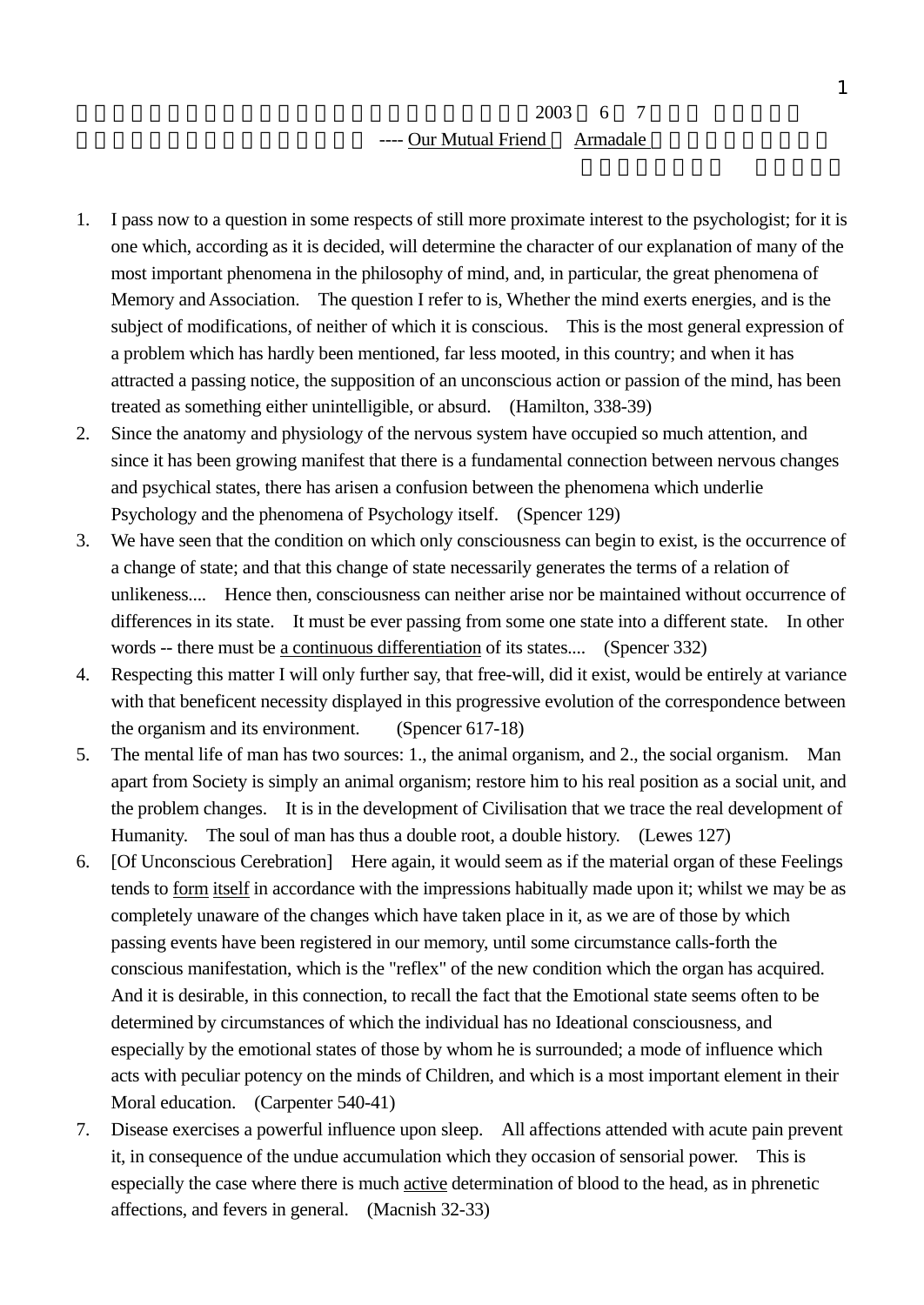- 8. There is a strong analogy between dreaming and insanity. Dr. Abercrombie defines the differences between the two states to be, that in the latter the erroneous impression, being permanent, affects the conduct; whereas in dreaming, no influence on the conduct is produced, because the vision is dissipated on awaking. This definition is nearly, but not wholly correct; for in somnambulism and sleep talking; the conduct is influenced by the prevailing dream. Dr. Rush has, with great shrewdness, remarked, that a dream may be considered as a transient paroxysm of delirium, and delirium as a permanent dream. (Macnish 45)
- 9. In health, when the mind is at ease, we seldom dream; and when we do so our visions are generally of a pleasing character. In disease, especially of the brain, liver, and stomach, dreams are both common and of a very distressing kind. (Macnish 48)
- 10. I believe that dreams are uniformly the resuscitation or re-embodiment of thoughts which have formerly, in some shape or other, occupied the mind. They are old ideas revived either in an entire state, or heterogeneously mingled together. I doubt if it be possible for a person to have, in a dream, strike him at a previous period. If these break loose from their connecting chain, and become jumbled together incoherently, as is often the case, they give rise to absurd combinations; but the elements still subsist, and only manifest themselves in a new and unconnected shape. (Macnish 49)
- 11. Constitutional restlessness is sometimes brought on by habitually neglecting to solicit sleep when we lie down, by which means the brains is brought into such a state of irritability, that we can hardly sleep at all. Chronic wakefulness, originating from any mental or bodily affection, sometimes degenerates into a habit, in which the sufferer will remain for weeks, months, or even years, if authors are to be believed, awake. In the disease called delirium tremens, wakefulness is a constant symptom, and frequently continues for many successive days and nights. It is also an attendant upon all disorders accompanied by acute suffering, especially when the brain is affected, as in phrenitis, or fever. Maniacs, from the excited state of their sensorium, are remarkably subject to want of sleep; and this symptom is often so obstinate as to resist the most powerful remedies we can venture to prescribe. (Macnish 175)
- 12. In the latter explanation be admitted, then the cases just mentioned come under the description of what has been termed double consciousness; where the mind passes by alternation from one state to another, each having the perception of external impressions and appropriate trains of thought, but not linked together by the ordinary gradations, or mutual memory. (Holland 187)
- 13. [In the phenomenon of double consciousness] the individual, though awake, perceives objects only in relation to the new phase of the mind, which has lost its habitual memories, and emotions, and sentiments, and is the temporary subject of a different group, -- so different, that they change for the time the mental identity; for identity is the me, the ego, around which remembered objects and ideas are clustered, while at the same time they are interpenetrated with an infinite variety of emotions and sentiments, and harmoniously mingled with present perceptions. (Symonds 27)
- 14. That in cases of insanity, not depending on structural injury, in which the patients retain the partial use of reason (from one of the cerebra remaining healthy or only slightly affected), the only mode in which the medical art can promote the cure beyond the means alluded to is by presenting motives of encouragement to the sound brain to exercise and strengthen its control over the unsound brain. (Wigan 27)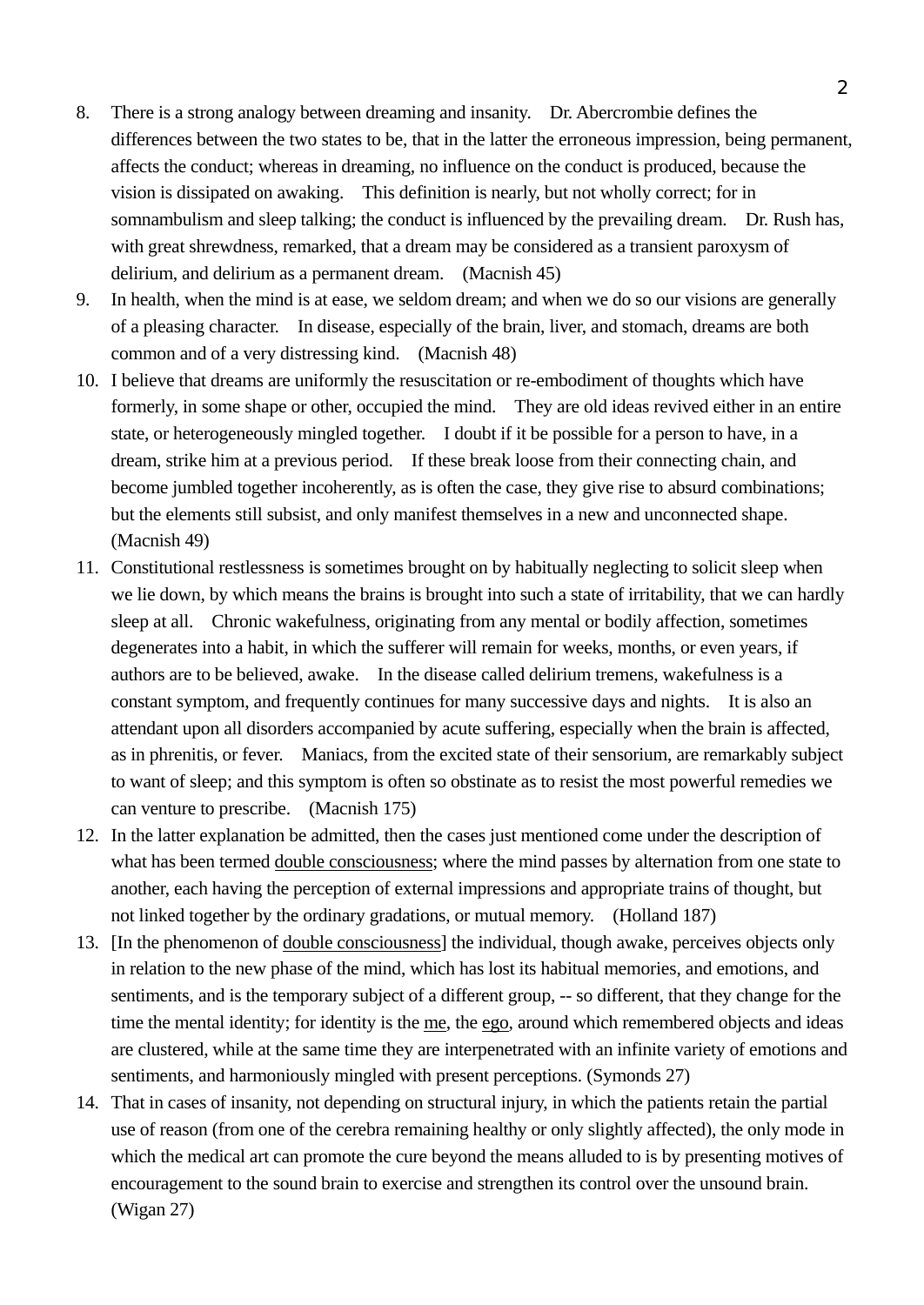- 15. Some men are double willingly, knowingly, and with premeditation -- who can be both wolves and lambs... A great many wear double skins unconsciously, and would be surprised if you were to tell them that they once were some one else than what they are now, and have still another skin beneath the masquerading one... Necessity is the mother not only of invention, but of duality in men; and habit is the great wet nurse. She suckles the twins, and sends them forth into the world. (Sala 389)
- 16. For the most part, dreams of this description (Prophetic Dreams) are supposed to portend the illness, or the time of death, of particular individuals... But, on the other hand, the self-sustaining power of the will, with a corresponding concentration of nervous energy, will sometimes triumph over the presence of disease, and for awhile ward off even the hand of death. (Stone 571)
- 17. All passions of the mind exert an influence more or less powerful on the heart and on the breathing, and the muscles of the face, being supplied by a respiratory nerve, sympathise with their condition; and the quivering lip and the spasmodic twitch of the throat reveal the agony which pride strives in vain to control. (Mann 524)
- 18. Nervous energy and life are identical. (Mann 525)

## Works Cited

Carpenter, Benjamin William. Principles of Mental Physiology. London: King, 1875.

Collins, Wilkie. Armadale. Ed. John Sutherland. London: Penguin, 1995.

Dickens, Charles. Our Mutual Friend. Ed. Adrian Poole. London: Penguin, 1997.

- Esquirol, Jean Étienne. Mental Maladies: A Treatise on Insanity. Trans. E K. Hunt. Philadelphia: Lea, 1845.
- Hamilton, William. Lectures on Metaphysics and Logic. Ed. H. C. Mansel and John Veith. Edinburgh: Blackwood, 1861.
- Holland, Henry. Chapters on Mental Physiology. London: Longman, 1852.
- Lewes, George Henry. Problems of Life and Mind London: Trübner, 1874.

Macnish, Robert. The Philosophy of Sleep. New York: Appleton, 1834.

- Mann Christopher Wharton. "The Nerves." Household Words 30 May 1857: 522-25.
- Prichard, James Cowles. A Treatise on Insanity and Other Disorders Affecting the Mind. London: Sherwood, 1835.
- Sala, George A. "Our Doubles." Household Words 10 July 1852: 388-91.
- Spencer, Herbert. The Principles of Psychology. London: Longman, 1855.
- Stone, Thomas. "Dreams." Household Words 8 Mar. 1851: 566-72.
- Symonds, John Addington. Sleep and Dreams. London: Longman, 1851.
- Wigan, Arthur Ladbroke. A New View of Insanity. London: Longman, 1844.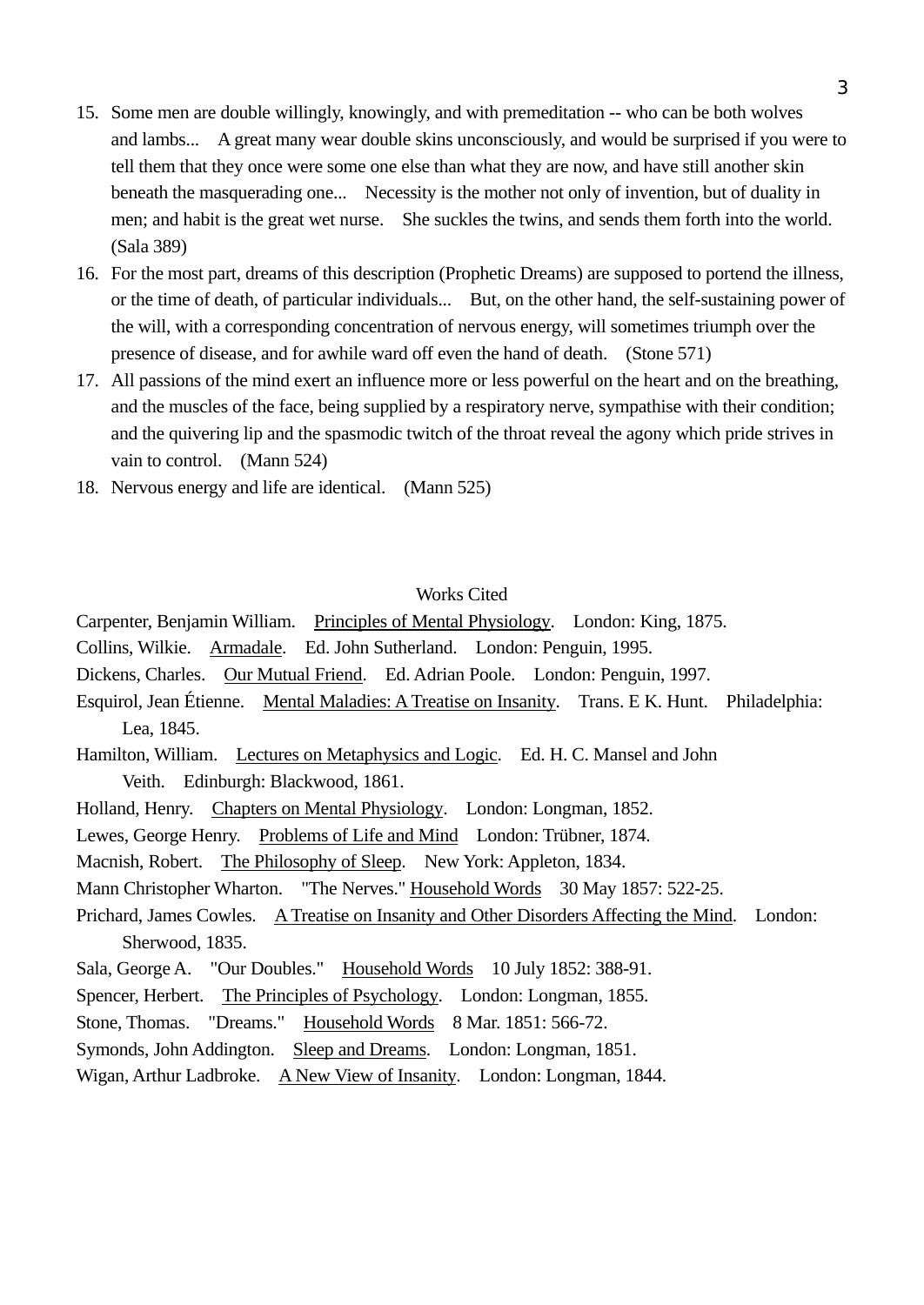Our Mutual Friend

- 1. "A double look, you mean, sir," rejoined Wegg, playing bitterly upon the word. "That's his look. Any amount of singular look for me, but not a double look! That's an under-handed mind, sir." (302-03; bk. 2, ch. 7)
- 2. There was something repressed in the strange man's manner, and he walked with his eyes on the ground -- though conscious, for all that, of Mr. Boffin's observation -- and he spoke in a subdued voice. But his words came easily, and his voice was agreeable in tone, albeit constrained. (100; bk. 1, ch. 8)
- 3. As on the Secretary's face there was a nameless cloud, so on his manner there was a shadow equally indefinable. It was not that he was embarrassed now, and yet the something remained. It was not that his manner was bad, as on that occasion; it was now very good, as being modest, gracious, and ready. Yet the something never left it. It has been written of men who have undergone a cruel captivity, or who have passed through a terrible strait, or who in self-preservation have killed a defenceless fellow-creature, that the record thereof has never faded from their countenances until they died. Was there any such record here? (193; bk. 1, ch. 16)
- 4. "I repress myself and force myself to act a part. It is not in tameness of spirit that I submit. I have a settled purpose." (513; bk. 3, ch. 9)
- 5. "M. R. F. [My respected father] having always in the clearest manner provided (as he calls it) for his children by pre-arranging from the hour of the birth of each, and sometimes from an earlier period, what the devoted little victim's calling and course in life should be, M. R. F. pre-arranged for myself that I was to be the barrister I am (with the slight addition of an enormous practice, which has not accrued), and also the married man I am not." (149; bk. 1, ch. 12)
- 6. "You must take your friend as he is. You know what I am, my dear Mortimer. You know how dreadfully susceptible I am to boredom. You know that when I became enough of a man to find myself an embodied conundrum, I bored myself to the last degree by trying to find out what I meant. (283; bk. 2, ch. 6)
- 7. He [Eugene] said it so tauntingly in his perfect placidity, that the respectable right-hand clutching the respectable hair-guard of the respectable watch could have wound it round his throat and strangled him with it. Not another word did Eugene deem it worth while to utter, but stood leaning his head upon his hand, smoking, and looking imperturbably at the chafing Bradley Headstone with his clutching right-hand, until Bradley was wellnigh mad. (287; bk. 2, ch. 6)
- 8. "A curious monomaniac," said Eugene. "The man seems to believe that everybody was acquainted with his mother!" (291; bk. 2, ch. 6)
- 9. The state of the man [Headstone] was murderous, and he knew it. More; he irritated it, with a kind of perverse pleasure akin to that which a sick man sometimes has it irritating a wound upon his body. Tied up all day with his disciplined show upon him, subdued to the performance of his routine of educational tricks, encircled by a gabbling crowd, he broke loose at night like an ill-tamed wild animal. Under his daily restraint, it was his compensation, not his trouble, to give a glance towards his state at night, and to the freedom of its being indulged. (535; bk. 3, ch. 11)
- 10. In short, the night's work had so exhausted and worn out this actor (Mortimer Lightwood) in it, that he had become a mere somnambulist. He was too tired to rest in his sleep, until he was even tired out of being too tired, and dropped into oblivion. Late in the afternoon he awoke, and in some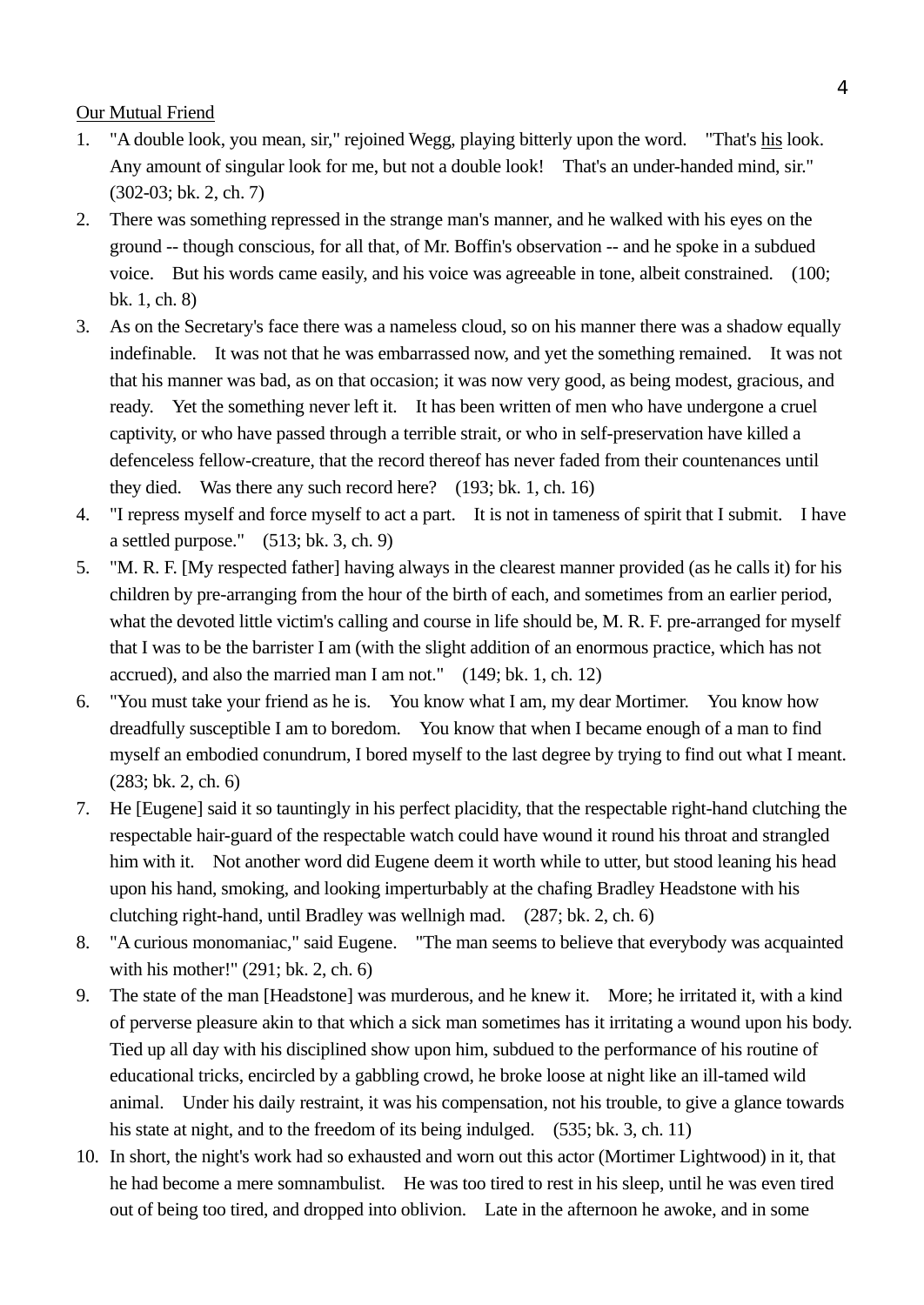anxiety sent round to Eugene's lodging hard by, to inquire if he were up yet? Oh, yes, he was up. In fact, he had not been to bed. He had just come home. And here he was, close following on the heels of the message. (179; bk. 1, ch. 14)

- 11. "You are such a dreamer," said the boy [Charlie Hexam], with his former petulance. "It was all very well when we sad before the fire -- when we looked into the hollow down by the flare -- but we are looking into the real world, now." (227; bk. 2, ch. 1)
- 12. "I had drank some coffee, when to my sense of sight he began to swell immensely, and something urged me to rush at him. We had struggle near the door. He got from me, through my not knowing where to strike, in the whirling round of the room, and the flashing of flames of fire between us. I dropped down. Lying helpless on the ground, I was turned over by a foot...." "This is still correct? Still correct, with the exception that I cannot possibly express it to myself without using the word I. But it was not I. There was no such thing as I, within my knowledge." (362-63; bk. 2, ch. 13)
- 13. In the act of turning his eyes gratefully towards his friend, he [Eugene] wandered away. His eyes stood still, and settled into that former intent unmeaning stare. (720; bk. 4, ch. 10)
- 14. This frequent rising of a drowning man from the deep, to sink again, was dreadful to the beholders. But, gradually the change stole upon him that it became dreadful to himself. His desire to impart something that was on his mind, his unspeakable yearning to have speech with his friend and make a communication to him, so troubled him when he recovered consciousness, that its term was thereby shortened. As the man rising from the deep would disappear the sooner for fighting with the water, so he in his desperate struggle went down again. (721; bk. 4, ch. 10)
- 15. He [Headstone] thought of Fate, or Providence, or be the directing Power what it might, as having put a fraud upon him -- overreached him -- and in his impotent mad rage bit, and tore, and has his fit. (771; bk. 4, ch. 15)
- 16. For, it is by this time noticeable that, whatever befalls, the Veneerings must give a dinner upon it. Lady Tippins lives in a chronic state of invitation to dine with the Veneerings, and in a chronic state of inflammation arising from the dinners. (604; bk. 3, ch. 17)
- 17. These were among the first words spoken near the baby Bella as she lay asleep. She soon proved to be a baby of wonderful intelligence, evincing the strongest objection to her grandmother's society, and being invariably seized with a painful acidity of the stomach when that dignified lady honoured her with any attention. (735-36; bk. 4, ch. 12)
- 18. And now the worthy Mrs. Wilfer, having used her youngest daughter as a lay-figure for the education of these Boffins, became bland to her, and proceeded to develop her last instance of force of character, which as still in reserve. This was, to illuminate the family with her remarkable powers as a physiognomist; powers that terrified R. W. whether let loose, as being always fraught with gloom and evil which no inferior prescience was aware of. And this Mrs. Wilfer now did, be it observed, in jealousy of these Boffins, in the same moments when she was already reflecting how she would flourish these very same Boffins and the state they kept, over the heads of her Boffinless friends. (117; bk. 1, ch. 9)
- 19. Bella sat enchained by the deep, unselfish passion of this girl or woman of her own age [Lizzie Hexam], courageously revealing itself in the confidence of her sympathetic perception of its truth. And yet she had never experienced anything like it, or thought of the existence of anything like it.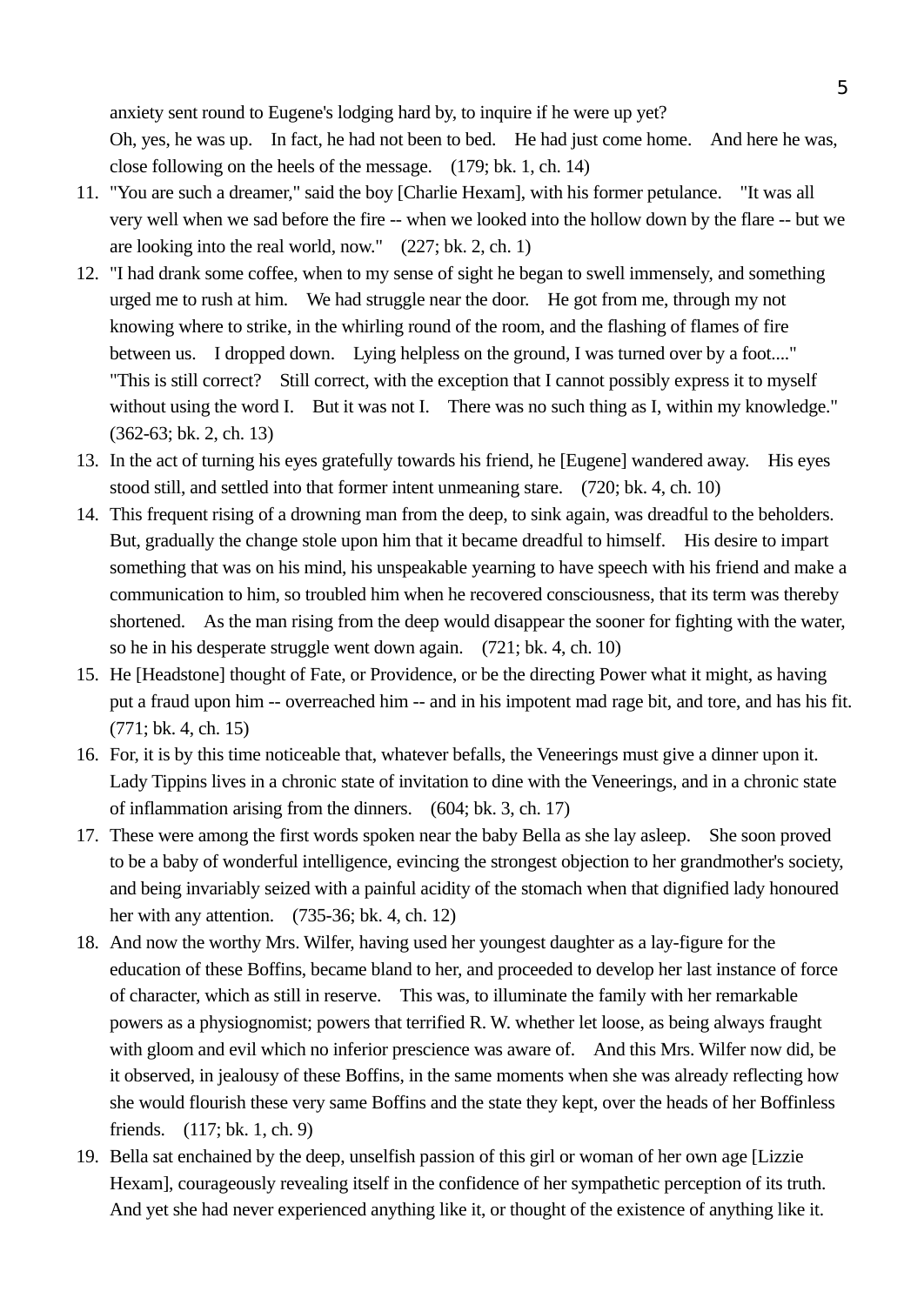## Armadale

- 1. How inestimably important in its moral results -- and therefore how praiseworthy in itself -- is the act of eating and drinking! The social virtues centre in the stomach. A man who is not better husband, father, and brother, after dinner than before, is, digestively speaking, an incurably vicious man. What hidden charms of character disclose themselves, what dormant amiabilities awaken when our common humanity gathers together to pour out the gastric juice! (250; bk. 3, ch. 8)
- 2. A few hours since, a young man had been brought to the inn by some farm labourers in the neighbourhood, who had found him wandering about one of their master's fields, in a disordered state of mind, which looked to their eyes like downright madness. (59; bk. 2, ch. 1)
- 3. There was no help for it -- the confession was in the executor's hands, and there was I, an ill-conditioned brat, with my mother's negro blood in my face, and my murdering father's passions in my heart, inheritor of their secret in spite of them! (89; bk. 2, ch. 2)
- 4. Say, if you like, that the inheritance of my father's heathen belief in Fate is one of the inheritances he has left to me. I won't dispute it; I won't deny that all through yesterday his superstition was my superstition. (101; bk. 2, ch. 2)
- 5. Mr Hawbury's professional eye rested on him curiously, noting his varying colour, and the incessant restlessness of his hands. "I wouldn't change nervous systems with that man, for the largest fortune that could be offered me," thought the doctor as he took the boat's tiller, and gave the oarsmen their order to push off from the wreck. (137; bk. 2, ch. 4)
- 6. I [Armadale] said, warning be hanged -- it's all indigestion! You don't know what I ate and drank at th doctor's supper-table -- I do. (140; bk. 2, ch. 5)
- 7. A Dream is the reproduction, in the sleeping state of the brain, of images and impressions produced on it in the waking state; and this reproduction is more or less involved, imperfect, or contradictory, as the action of certain faculties in the dreamer is controlled more or less completely by the influence of sleep. (144; bk. 2, ch. 5)
- 8. For the moment, Midwinter was incapable of answering. The hysterical paroxysm was passing from one extreme to the other. He leaned against a tree, sobbing and gasping for breath, and stretched out his hand in mute entreaty to Allan to give him time. (225; bk. 3, ch. 6)
- 9. The home-troubles that had struck him [Major Milroy] plainly betrayed in his stooping figure, and his wan, deeply-wrinkled cheeks, when he first showed himself on rising from his chair. The changeless influence of one monotonous pursuit and one monotonous habit of thought was next expressed in the dull, dreamy self-absorption of his manner and his look while his daughter was speaking to him. (179; bk. 3, ch. 2)
- 10. It was the face of a woman who had once been handsome, and who was still, so far as years went, in the prime of her life. Long-continued suffering of body, and